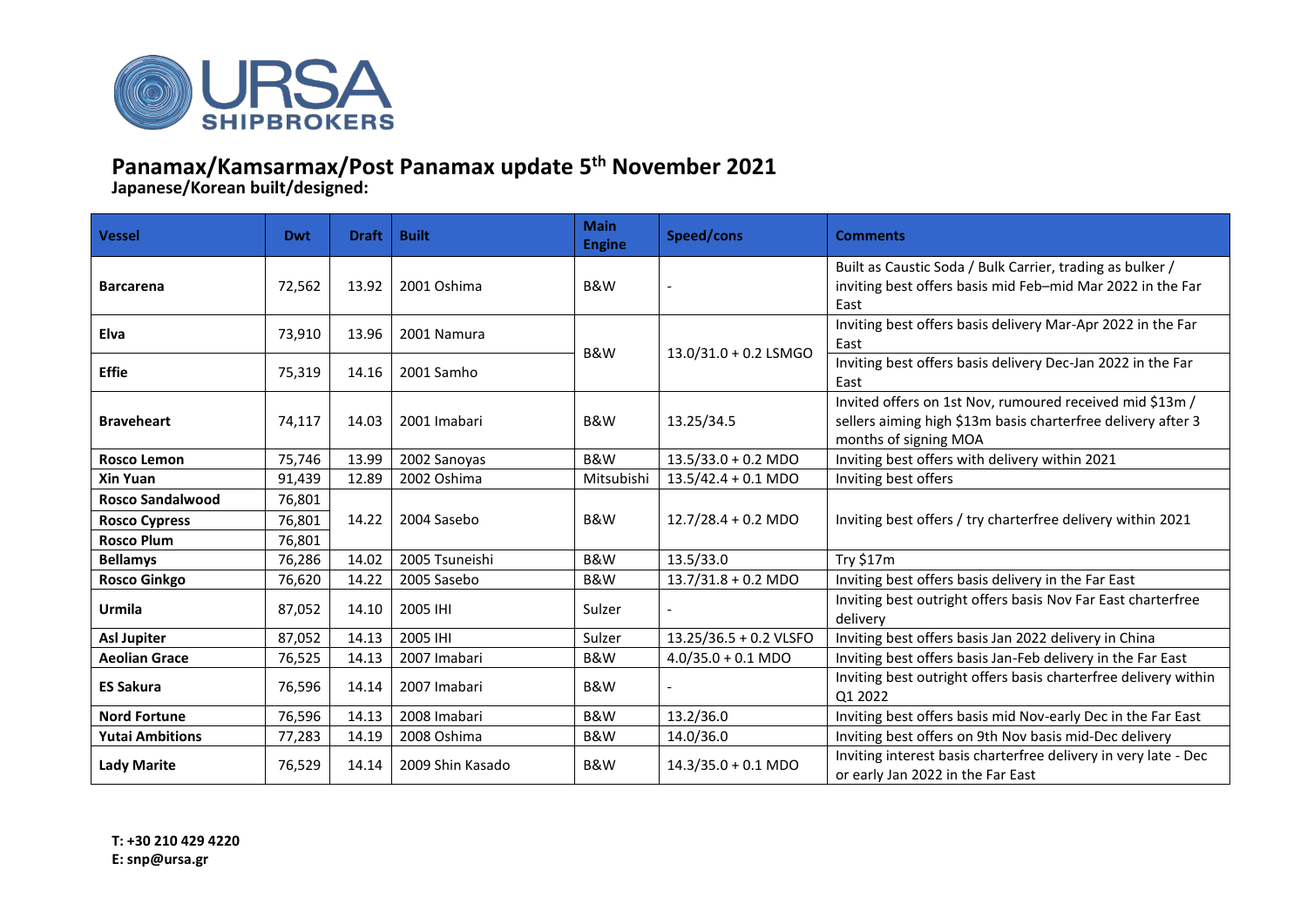

| <b>Vessel</b>                            | <b>Dwt</b> | <b>Draft</b> | <b>Built</b>            | <b>Main</b><br><b>Engine</b> | Speed/cons                     | <b>Comments</b>                                                                                                                                   |  |  |  |
|------------------------------------------|------------|--------------|-------------------------|------------------------------|--------------------------------|---------------------------------------------------------------------------------------------------------------------------------------------------|--|--|--|
| Japanese/Korean built/designed continued |            |              |                         |                              |                                |                                                                                                                                                   |  |  |  |
| <b>Berlin</b>                            | 76,600     | 14.13        | 2009 Shin Kasado        | B&W                          | $13.5/30.6 + 0.2$ MGO          | Inviting best outright offers basis charterfree delivery or with<br>TC attached at US\$ 11,000 pd less 6.25% until 1st Dec 2021 -<br>2nd Mar 2022 |  |  |  |
| <b>Globe Danae</b>                       | 80,306     | 14.50        | 2010 STX                | B&W                          | $12.0/26.0 + 0.2$ MGO          | Inviting best offers basis prompt charterfree delivery                                                                                            |  |  |  |
| <b>Energy Triton</b>                     | 82,122     | 14.43        | 2012 Tsuneishi Fukuyama | B&W                          | $14.0/35.0 + 0.1$ LSMGO        | Will consider a private deal at \$30m with Mar/Apr 2022<br>delivery in the Far East                                                               |  |  |  |
| Antiparos                                | 81.640     | 14.52        | 2013 Daewoo             | B&W                          |                                | Inviting best offers basis early Dec delivery                                                                                                     |  |  |  |
| <b>Lowlands Rise</b>                     | 95,711     | 14.46        | 2013 Imabari            | B&W                          | $11.75/25.4 + 0.1 \text{ MDO}$ | Inviting best offers                                                                                                                              |  |  |  |
| <b>Majulah Harbourfront</b>              | 81,922     | 14.42        | 2014 Tsuneishi Zhoushan | B&W                          | 13.90/31.1                     | Invited offers 1st Nov / rumoured highest received was<br>region \$29m from Far Eastern buyers                                                    |  |  |  |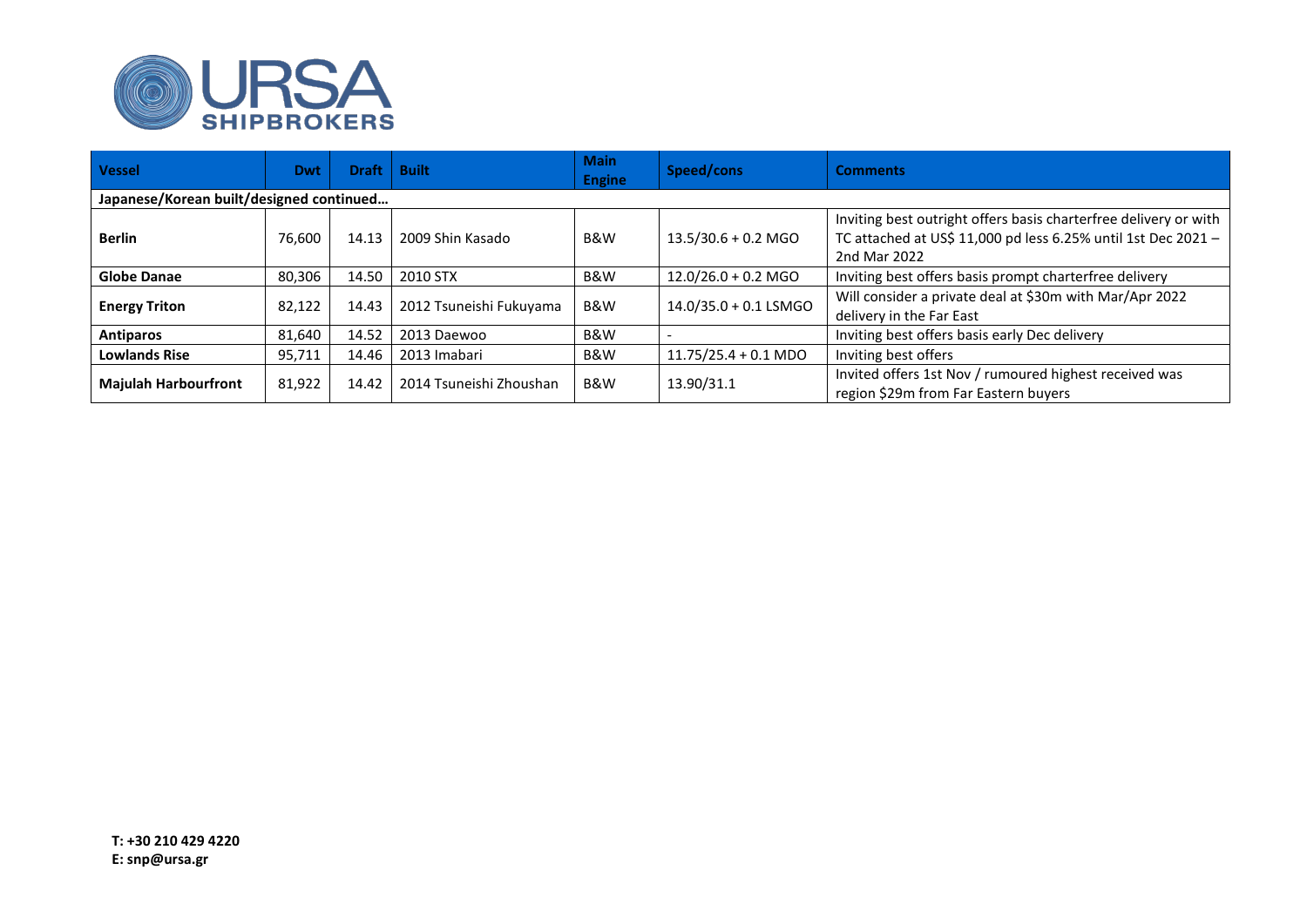

## **Chinese and others built:**

| <b>Vessel</b>           | <b>Dwt</b> | <b>Draft</b> | <b>Built</b>      | <b>Main</b><br><b>Engine</b> | Speed/cons                    | <b>Comments</b>                                                                                                                                      |  |  |
|-------------------------|------------|--------------|-------------------|------------------------------|-------------------------------|------------------------------------------------------------------------------------------------------------------------------------------------------|--|--|
| <b>Erica</b>            | 75,007     | 14.26        | 2002 Hudong       | <b>B&amp;W</b>               | 13.0/31.0 + 0.2 LSMGO         | Inviting best offers basis delivery Mar-Apr 2022 in the Far East                                                                                     |  |  |
| <b>Stratton</b>         | 74,403     | 14.26        | 2004 Hudong       | B&W                          | $13.5/35.0 + 0.2$ MDO         | Inviting best offers basis end-Nov-Dec delivery in the Far East<br>/ try region \$15m                                                                |  |  |
| <b>Glory Trader</b>     | 77,684     | 14.15        | 2004 CSBC         | <b>B&amp;W</b>               | $12.0/22.0 + 0.1$ MGO         | Inviting best offers basis delivery Q1 2022                                                                                                          |  |  |
| <b>Navios Symmetry</b>  | 74,476     | 14.27        | 2006 Hudong       | <b>B&amp;W</b>               | $13.0/35.0 + 0.1 \text{ MDO}$ | Try \$14m basis Q1 2022 delivery                                                                                                                     |  |  |
| <b>Tina IV</b>          | 75,187     | 14.25        | 2009 Hudong       | <b>B&amp;W</b>               | $13.0/35.0 + 0.1 \text{ MDO}$ | Inviting best offers basis charterfree delivery by end-Jan 2022                                                                                      |  |  |
| Lila Tokyo              | 79,387     | 14.63        | 2010 Jiangsu      | B&W                          | 13.0/30.0 + 0.1 LSMGO         | Inviting best offers basis Nov delivery in the Far East                                                                                              |  |  |
| Proteas                 | 93,048     | 14.90        | 2010 Jinling      | B&W                          | $13.5/30.0 + 0.1 \text{ MDO}$ | Inviting best outright offers basis prompt charterfree delivery                                                                                      |  |  |
| Lambay                  | 75,200     | 14.20        | 2011 Penglai      | B&W                          | 13.0/30.5 + 0.1 LSMGO         | Inviting best offers in line with the market and delivery within<br>2021                                                                             |  |  |
| <b>Orient Union</b>     | 79,754     | 14.58        | 2011 Fujian Crown | Wartsila                     | 12.5/30.5                     | Inviting interest                                                                                                                                    |  |  |
| <b>India Vision</b>     | 81,838     | 14.58        | 2011 Guangzhou    | <b>B&amp;W</b>               |                               | Inviting best offers basis prompt delivery within 2021                                                                                               |  |  |
| <b>SITC Huangshan</b>   | 76,155     | 14.20        | 2012 Yangfan      | B&W                          | $13.2/34.0 + 0.2$ MDO         | Inviting best offers basis Feb-Mar 2022 delivery                                                                                                     |  |  |
| <b>SM Aurora</b>        | 81,970     | 14.45        | 2012 JES          | B&W                          | $13.5/33 + 0.1$ LSMGO         | Received offer at \$23.1m from Chinese buyers / sellers<br>countering at \$23.5m / try \$23.25m to cut in with late Jan -<br>early Feb 2022 delivery |  |  |
| <b>Shandong Hong Tu</b> | 76,116     | 14.25        | 2012 Hudong       | B&W                          | $\blacksquare$                | To come for auction online                                                                                                                           |  |  |
| <b>Ocean Rosemary</b>   | 82,265     | 14.45        | 2013 Dalian       | B&W                          | 12.75/34.5 + 0.1 MGO          | Invited offers in 1st Nov / rumoured received region \$22.5-<br>23m and sellers counter at \$23.3m net to 2 Greek buyers with<br>late-Dec cancelling |  |  |
| <b>Palais</b>           | 75,434     | 14.20        | 2014 Rongsheng    | Wartsila                     | $13.5/34 + 0.1MGO$            | Ideas were excess \$23m / now inviting best offers                                                                                                   |  |  |
| La Donna I              | 79,800     | 14.63        | 2014 JES          | B&W                          | $14.0/33.0 + 0.1$ LSMGO       | Inviting best offers basis prompt charterfree delivery in the<br>Far East                                                                            |  |  |
| Haoyue                  | 82,061     | 14.45        | 2016 New YZJ      | B&W                          | $13.5/33 + 0.1$ MGO           | Try excess \$30m                                                                                                                                     |  |  |
| <b>Trans Africa</b>     | 81,270     | 14.45        | 2017 Shanghai     | B&W                          | 13.5/31.5                     | Ideas \$35m basis prompt delivery / rumoured received offers<br>region \$34m                                                                         |  |  |
| Seacon Shanghai         | 82,000     | 14.40        | 2019 Guangzhou    | B&W                          | 13.5/31.0                     | Rumoured to be under negotiations between \$37-38m                                                                                                   |  |  |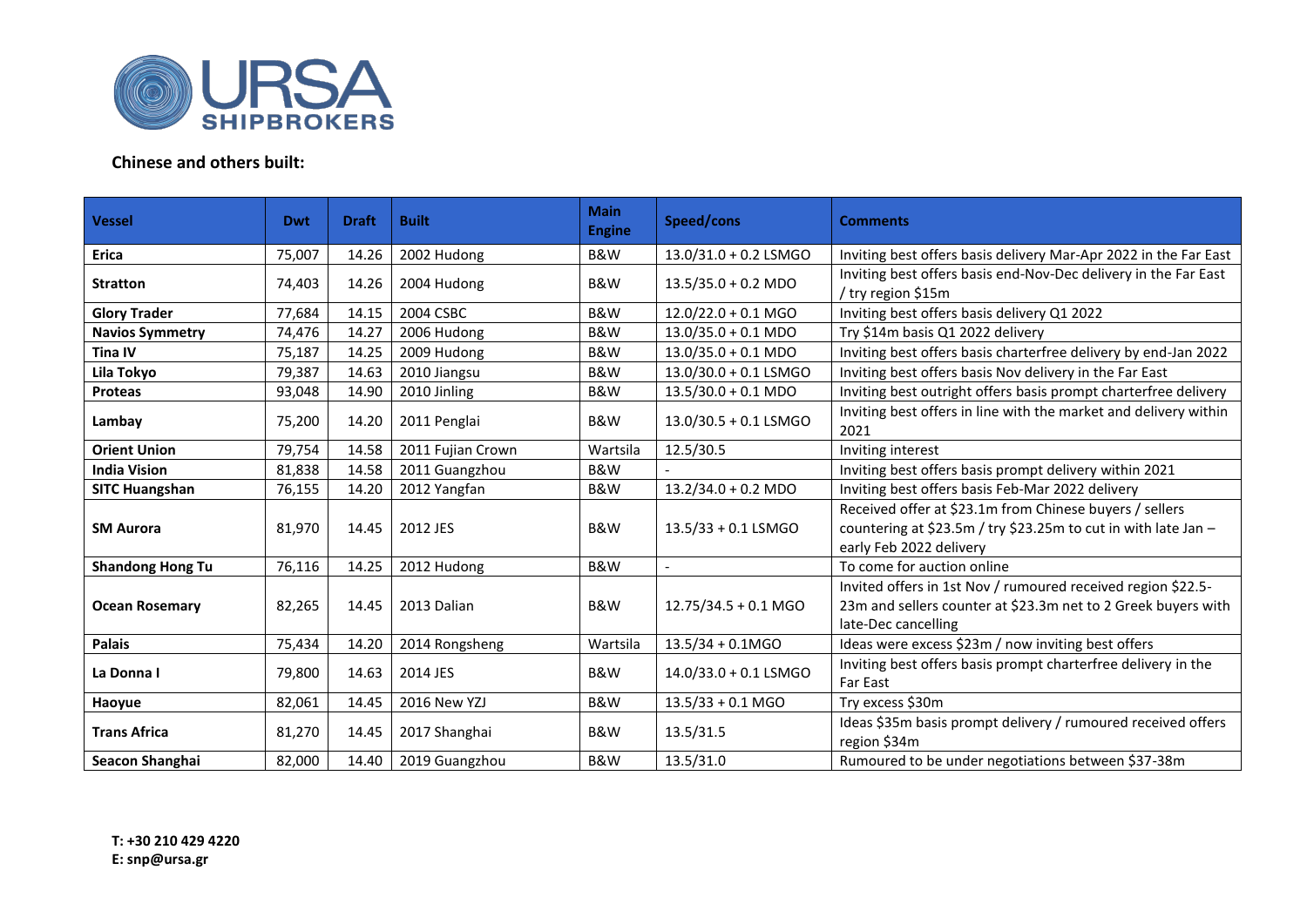

## **Sales:**

| <b>Vessel</b>                         | Dwt    | <b>Draft</b> | <b>Built</b>            | <b>Main</b><br><b>Engine</b> | Speed/cons              | <b>Date</b><br>reported | <b>Price</b><br>$$$ mill | <b>Buyers/Comments</b> |
|---------------------------------------|--------|--------------|-------------------------|------------------------------|-------------------------|-------------------------|--------------------------|------------------------|
| <b>Shandong Chong Wen</b>             | 76.098 | 14.25        | 2011 Hudong             | B&W                          |                         | 02/11/2021              | 19.64                    | Chinese                |
| Jiangsu Yangzi-Mitsui<br>YZJ2015-2686 | 82,300 | 14.45        | 2022 Jiangsu            |                              |                         | 02/11/2021              | 38.50                    | Greek                  |
| <b>Key Discovery</b>                  | 82,152 | 14.42        | 2010 Tsuneishi Fukuyama | B&W                          | $13.4/36.5 + 0.1$ LSMGO | 25/10/2021              | 24.75                    | Greek                  |
| <b>Shandong Hai Chang</b>             | 75,200 | 14.20        | 2011 Penglai            | B&W                          | $13.0/28.5 + 0.2$ MDO   | 20/10/2021              | 16.73                    | Undisclosed (auction)  |
| <b>Banasol</b>                        | 72,562 | 13.92        | 2001 Oshima             | B&W                          |                         | 18/10/2021              | 13.90                    | Chinese                |
| Lena B                                | 81,922 | 14.42        | 2017 Tsuneishi          | B&W                          |                         | 15/10/2021              | 35.00                    | Hoa Phat               |
| <b>Ibis Wind</b>                      | 82,937 | 14.64        | 2013 Sanoyas            | B&W                          |                         | 14/10/2021              | 28.10                    | Undisclosed            |
| <b>Orient Violet</b>                  | 77,111 | 14.44        | 2015 Imabari            | B&W                          | 13.3/31.6 + 0.2 LSMGO   | 12/10/2021              | 30.30                    | <b>TMS</b>             |
| Zephyrus                              | 81,981 | 14.46        | 2019 New YJZ            | B&W                          |                         | 07/10/2021              | 36.50                    | Chellaram Shipping     |